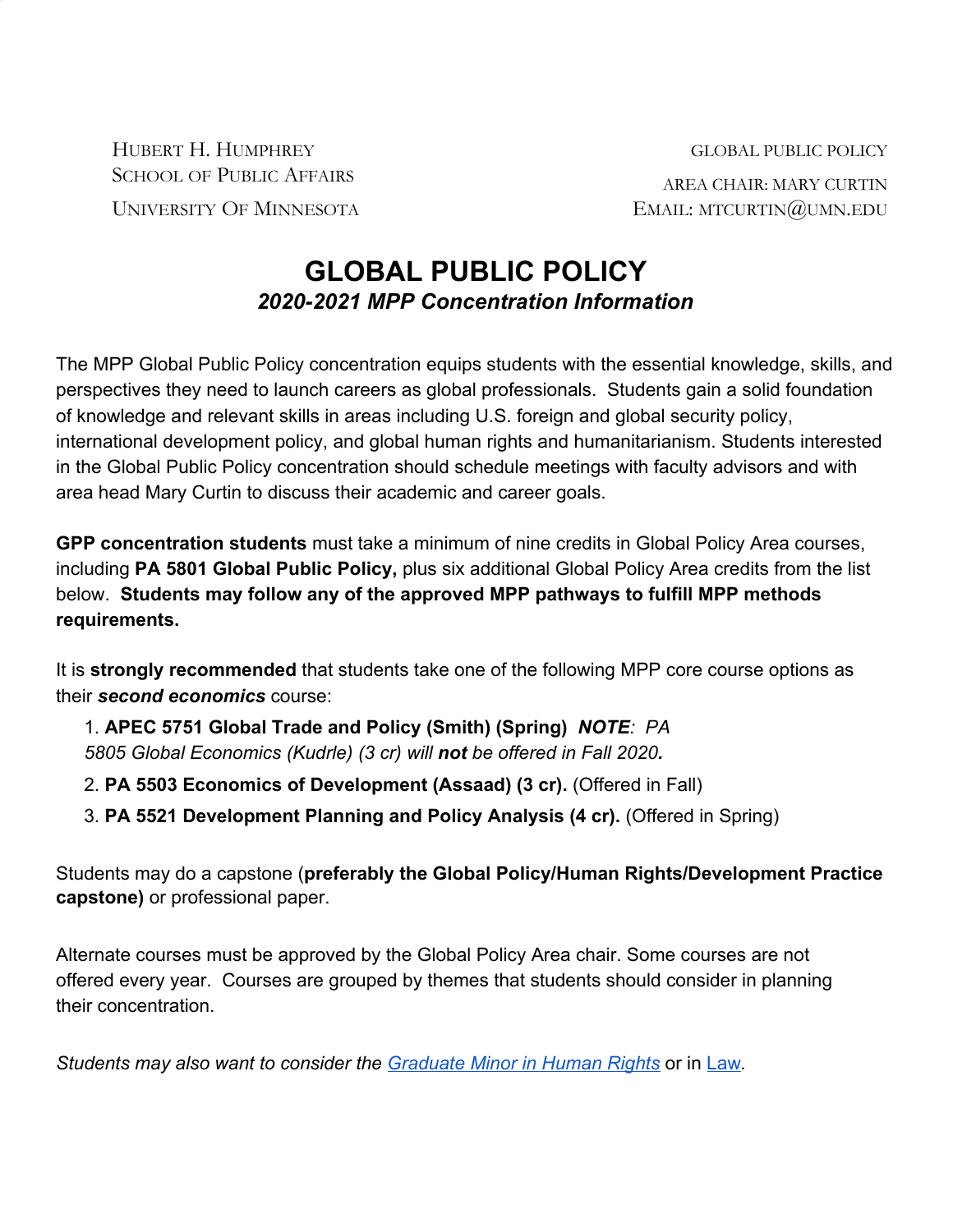## **Foreign and International Security Policy**

| PA 5813             | US Foreign Policy: Issues and Institutions (Fall)                                                            | Curtin       | 3 cr.   |
|---------------------|--------------------------------------------------------------------------------------------------------------|--------------|---------|
| PA 5814             | Global Diplomacy in a Changing World (Spring)                                                                | Curtin       | 3 cr.   |
| PA 5823             | Managing Global Crises: Humanitarian & Human Rights Challenges for<br>Policy Makers & Practitioners (Spring) | Schwartz     | $1$ cr. |
| PA 5825             | Crisis Management in Foreign Affairs (Spring)                                                                | Andreasen    | 1.5 cr. |
| PA 5826             | <b>National Security Policy (Fall)</b>                                                                       | Andreasen    | 3 cr.   |
| PA 5890             | International Strategic Crisis Negotiation Exercise (Fall)                                                   | Curtin       | $1$ cr. |
| PA 5890             | Politics & Law of Conflict Mgmt & Intervention (Spring)                                                      | Mukhopadhyay | 3 cr.   |
|                     | <b>International Development Policy</b>                                                                      |              |         |
| PA 5151<br>PA 8151  | Organizational Perspectives on Global Development & Humanitarian<br>Assistance                               | Oelberger    | 3 cr.   |
| PA 5301             | Population Methods & Issues for the US & Global South                                                        | Johnson      | 3 cr.   |
| PA 5501             | Theories and Policies of Development                                                                         | Friedemann-  | 3 cr.   |
|                     |                                                                                                              | Sánchez      |         |
| PA 5522             | International Development Policy, Families, & Health                                                         |              | 3 cr.   |
| PA 5601             | Global Survey of Gender & Public Policy                                                                      | Ewig         | 3 cr.   |
| PA 8461             | Global & US Perspectives on Health & Mortality                                                               | Dorélien     | 3 cr.   |
|                     | Global Human Rights & Humanitarianism                                                                        |              |         |
| PA 5151/<br>PA 8151 | Organizational and Institutional Perspectives on Global Development                                          | Oelberger    | 3 cr.   |
| PA 5885             | Human Rights Policy: Issues and Actors                                                                       | Shindelar    | 3 cr.   |
| GCC 5035            | Child Labor: Work, Education, and Human Rights in Global Historical                                          | Levison &    | 3 cr.   |
|                     | Perspective                                                                                                  | Maynes       |         |
| PA 5561             | Gender & International Development                                                                           | Friedemann   | 3 cr.   |
|                     |                                                                                                              | -Sánchez     |         |
| PA 5601             | Global Survey of Gender & Public Policy                                                                      | Ewig         | 3 cr.   |
| PA 5683             | Gender, Race and Political Representation                                                                    | Ewig         | 3 cr.   |
| PA 5823             | Managing Global Humanitarianism & Human Rights Challenges for                                                | Schwartz     | $1$ cr. |
|                     | <b>Policy Makers &amp; Practitioners</b>                                                                     |              |         |
| PA 5890/04          | Women Human Rights in Practice (Fall 2020)                                                                   | Walsh        | 1.5cr.  |
| PA 5890/01          | Factfinding/Investigation in Human Rights (Spring 2021 only)                                                 | Walsh        | 3 cr    |
| PA 8461             | Global & US Perspectives on Health & Mortality                                                               | Dorélien     | 3 cr.   |
| <b>GLOS 5403</b>    | Human Rights Advocacy                                                                                        | Frey         | 3 cr.   |
| <b>LAW 6886</b>     | International Human Rights Law                                                                               | Ni Aolain    | 3 cr.   |